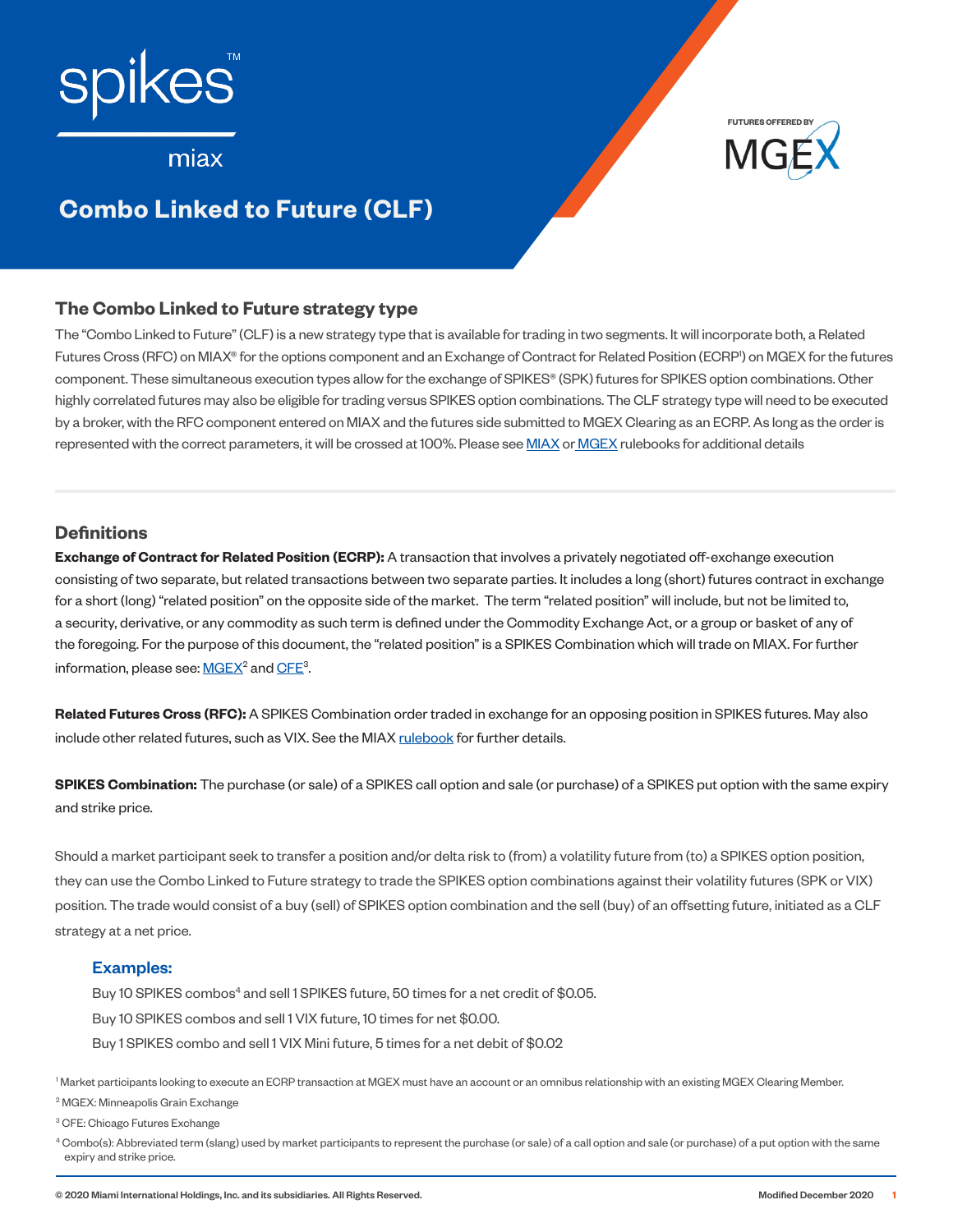The CLF may be entered as a paired order, where a contra order to take the other side already exists, or entered using an agency broker who can attempt to find an off Exchange counterparty to take the other side. Once there is a negotiated trade, the actual execution is done in two parts:

- 1. The option combination portion is executed on MIAX using the RFC order type.
- 2. The futures portion is submitted to the appropriate futures exchange.
	- a. An ECRP on MGEX if using SPIKES futures.

b. An ECRP on CFE if using VIX futures.

### **What are the benefits of the Combo Linked to Future strategy type?**

With the evolution of derivatives trading expertise from market participants, the introduction to numerous tradeable instruments each year, and the constant need to reduce risk and costs associated with trading and investing, the CLF strategy may have several beneficial uses. The following are some potential uses as well as some trade examples:

- 1) Ability to reduce/collapse positions across products:
	- a) Viable tool for shifting delta exposures between products.
	- b) Will aide in the reduction of margin and/or haircut requirements as well as reduce balance sheet usage.

2) Centralize clearing under one clearing entity:

- a) SPIKES futures (SPK) clear through the MGEX Clearing House.
- b) SPIKES options, VIX options and VIX futures clear at The Options Clearing Corp (OCC).

3) Mitigate exposures:

a) Basis<sup>5</sup> risk. b) Mark-to-market P&L volatility.

4) Low Fees:

 SPIKES combo exchange fees are a mere \$.01 per leg, per side (\$.02 per combo) and SPIKES futures fees are also highly competitive making the decision to collapse positions across products and clearing entities a much easier decision.

5) Potential to add to overall market liquidity:

Hedging across products and later trade a CLF strategy to collapse the position.

## **Hypothetical trade examples<sup>6,7</sup>:**

#### **1) SPK future versus a SPIKES option combination. Why? Move all clearing to one clearing entity which may result in a reduction of margin requirements.**

Suppose a client has 10 short SPK contracts and is long 200 of the SPIKES 50 delta calls. The options will clear through the OCC and the futures through MGEX Clearing. The client may need to post margins on both clearing entities. Client may trade a CLF strategy to collapse this margin treatment. Order: Buy 10 SPK futures and sell 100 SPIKES combos (sell call/buy put). This will result in no position in the futures and long 200 SPIKES calls delta hedged with 100 short combos (short call/long put). This will eliminate the need for margin posting at the MGEX Clearing House and some relief may now be given by The OCC as the new position in the SPIKES options has some offsetting delta risk.

<sup>5</sup> Basis risk: Potential for two highly correlated instruments to deviate in price from one another. This could be due to unusual market close, short term supply/demand imbalances, etc. <sup>6</sup> SPK and VIX futures both have a 1000 multiplier while SPIKES options have a 100 multiplier. For this reason the trades will be 1x 10 ratios.

 $7$  Discuss any such scenarios with your account representative at your clearing house.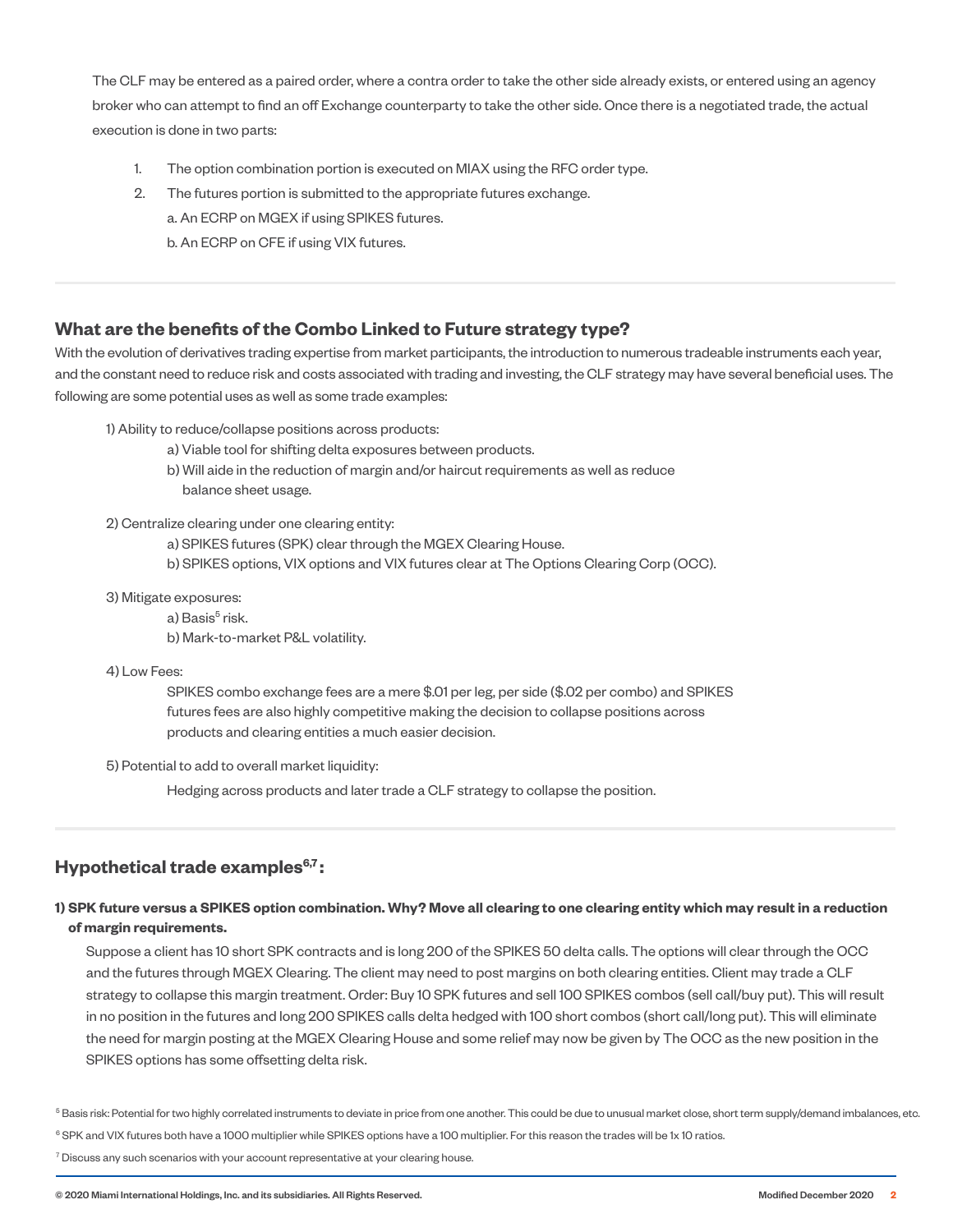### **2) VIX future versus a SPIKES option combination. Why? Move all positions into one underlying and one product which may result in a reduction of margin, haircut and/or capital usage.**

Perhaps a client was hedging the purchase of 50 deep in the money SPIKES options by selling 5 VIX futures. The client can now use the CLF strategy, buying the 5 VIX futures and selling 50 SPIKES combos. The result will be no futures positions and 50 long deep-inthe-money SPIKES calls hedged with a short position of 50 SPIKES combos.

#### **3) VIX future versus a SPIKES option combination. Why? Cost savings.**

An advisor to a private fund or an exchange traded product, such as an exchange traded note (ETN) with a mandate is to have long exposure to a volatility index, i.e. SPIKES and/or VIX. The account currently holds VIX futures. For significant cost savings due to the fee differential, the advisor may use the CLF strategy and move the long VIX futures to SPIKES option combos. As the combos are a synthetic for the futures they should have a like performance. Going forward, the fund may now trade SPIKES futures and/or SPIKES combos, rolling the position accordingly to keep exposures consistent with the fund's mandate all while having the benefit of reduced costs.

In today's market environment, liquidity providers such as market makers, a bank's trading desks, a hedge fund and other professional traders may be trading multiple products and tickers. This activity will end up in a portfolio with many moving parts. Quite often traders will find themselves in a situation where they must make an immediate decision for the best possible trade to express a view and/or to trade a hedge. These trades may not always fit the profile the trader wants. The trader may have executed a VIX future rather than the preferred SPK future. With the CLF strategy type the delta exposure can now be closed in VIX futures and moved into SPIKES combos. Strategies such as the CLF, as discussed, are one piece of the puzzle to help the liquidity providers to reduce exposures which by default could also increase liquidity and tighten the bid/offer spread in similar products.